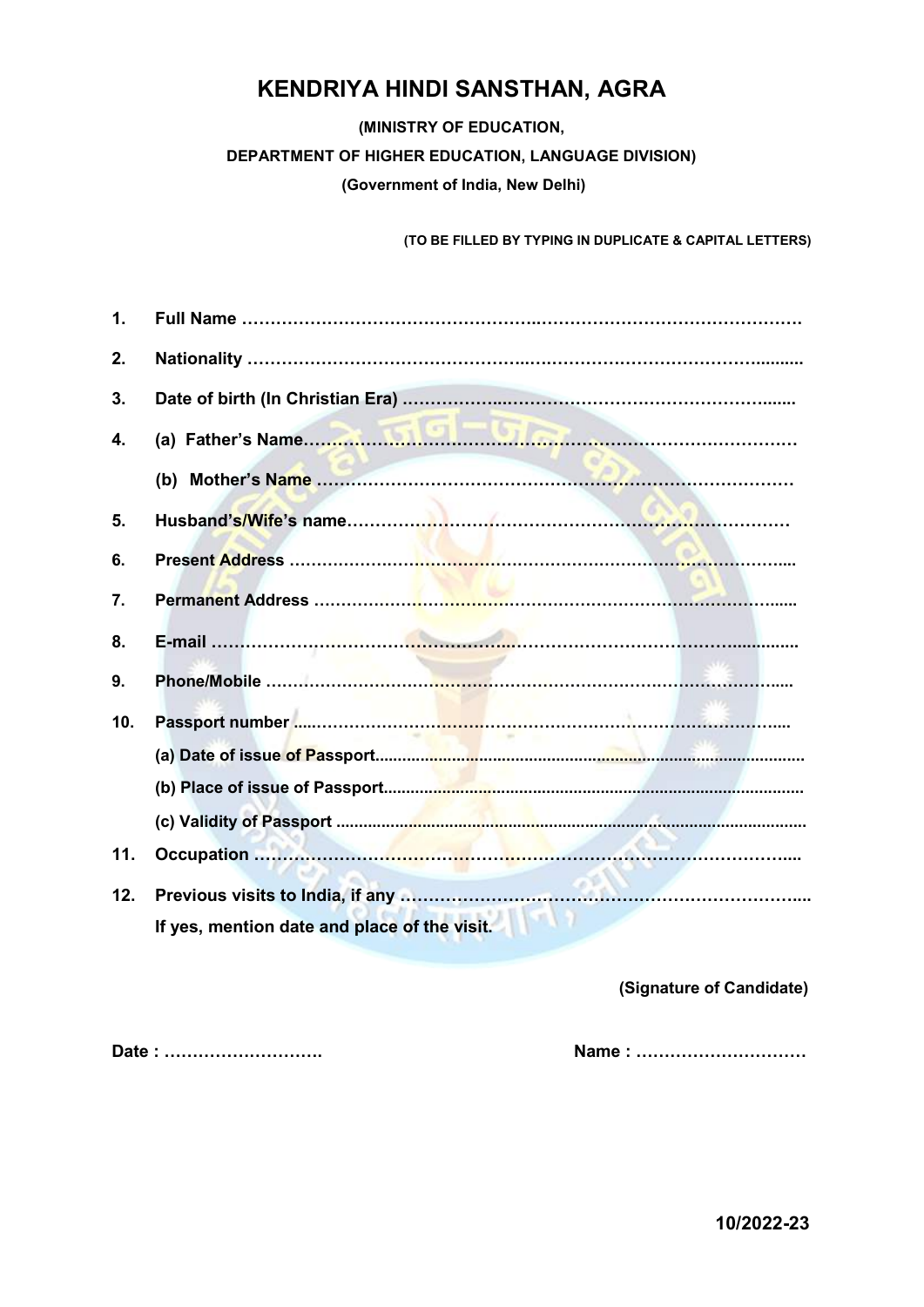भारत में अध्ययन परा करने के बाद अपने अधिवास के देश में लौटने का वचन UNDERTAKING TO RETURN TO THE COUNTRY OF DOMICILE AFTER

#### COMPLETION OF STUDIES IN INDIA अनूबंध पत्र (Contract Letter)

1. मɇ................................................ (परूा नाम) पğु/पğुी Įी (ͪपता का नाम) ............................ ...........................................................(अͬधवास के देश का पता) ................................................ .............................................जो इस समय छाğवͪƣृ के साथ भारत सरकार का छाğ/छाğा हूँ और कɅ ġȣय Ǒहदं ȣ संèथान, आगरा मɅ ............................................................... (पाɫयĐम) के ͧलए पढ़ रहा/रही हूँ, इसके द्वारा घोषणा करता/करती हूँ कि मैं भारत में अपना अध्ययन पूरा होने के बाद............................................................................................................................................. (देश का नाम और वहाँ क<mark>ा पूरा पता</mark>) को लौट जाऊँगा/जाऊँगी।

I,..........................................................................(full Name) Son/Daughter of ...................... .................................................(Father's name) ...................................................................... (address in country of domicile) and presently studying under the Government of India scholarship, for.........................................................................................(Course) in the Kendriya Hindi Sansthan, Agra hereby declare that I shall return to my country ......................................................... (name of Country) .......................................................... .............................................................................. (Full address in the country of domicile) on completion of my studies in India.

2. म (नाम) <sup>ɇ</sup> ............................................................ इसके ɮवारा घोषणा करता/करती हूँ ͩक म भारत ɇ सरकार की पूर्व अनुमति के बिना अपन<mark>ी अध्ययन अ</mark>वध<mark>ि (छुट्टियों सहित) के दौरान</mark> अपना अध्ययन पूरा किए बिना भारत नहीं छोड़ूँगा/छोड़ूँगी। / सप्थान

I (Name)............................................................ hereby declare that I will not leave India without prior permission of the Govt. of India during the course of my studies (including vacations) and before the completion of my course.

3. मɇ............................................................ इसके ɮवारा घोषणा करता/करती हूँ ͩक पाɫयĐम पुरा किए बिना संस्थान छोड़ने पर मुझे संस्थान दवारा मेरे ऊपर व्यय की गई संपूर्ण राशि वापस करनी होगी।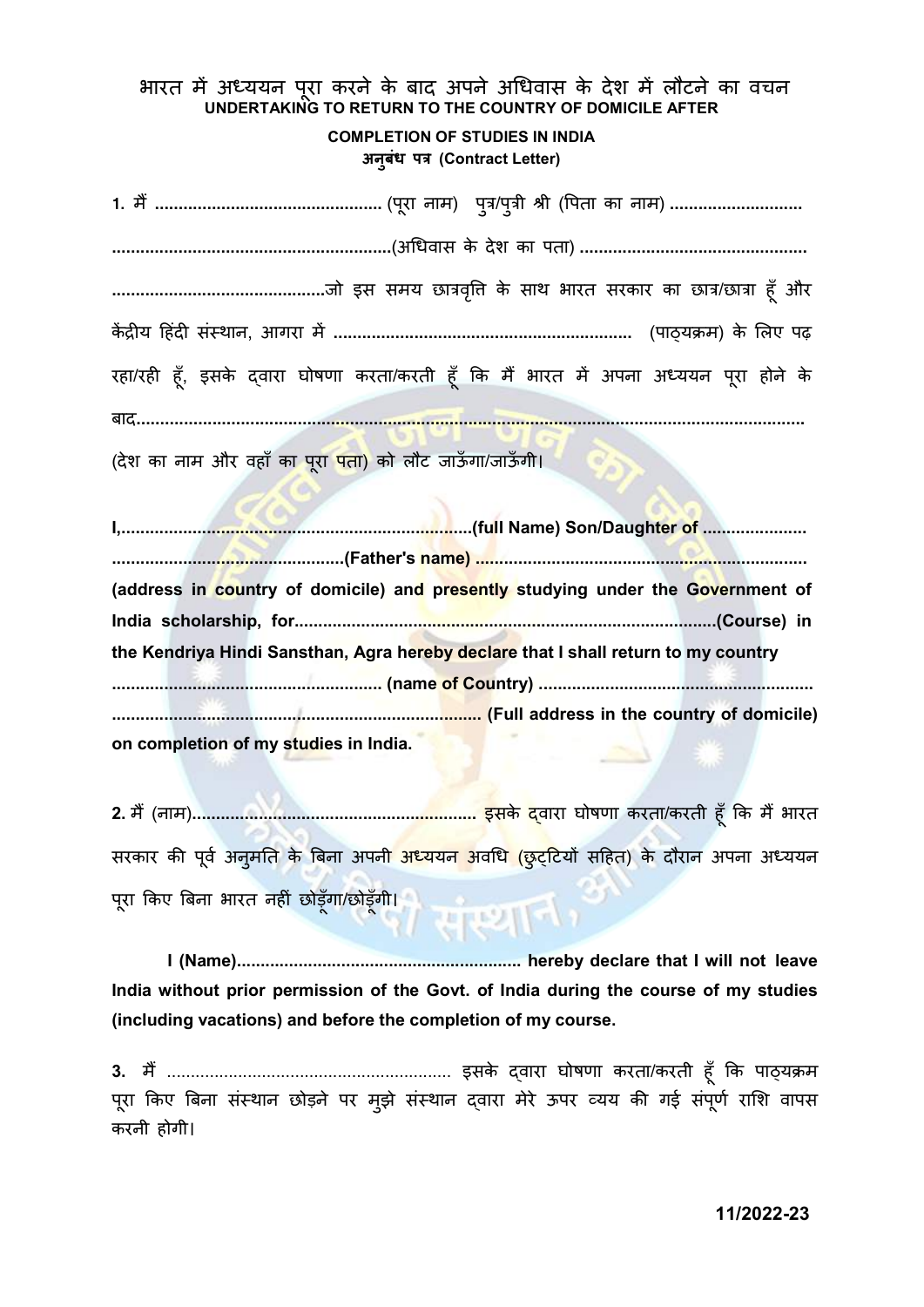Kendriya Hindi Sansthan before completing my course, I will return the expenses incurred on me.

मैं जानता हूँ दुर्व्यवहार से या अध्ययन में असंतोषजनक प्रगति से या 80 प्रतिशत से कम उपस्थिति होने पर मुझे अपने देश वापस भेजा जा सकता है।

I understand that misconduct, unsatisfactory progress in studies, my short attendance or less than 80% attendance will render my scholarship liable to cancellation.

 $\sim \pi$ d-G $\sim$ 

|                                                                                                                                                        | छात्र/छात्रा के हस्ताक्षर  |
|--------------------------------------------------------------------------------------------------------------------------------------------------------|----------------------------|
|                                                                                                                                                        | <b>Student's Signature</b> |
| प्रमाणित किया जाता है कि श्री/श्रीमती/ <mark>क</mark> ृ<br>ने उपर्युक्त घोषणा का आशय समझ लिया <mark>है और उन्होंने</mark> मेरे सामने हस्ताक्षर किए है। |                            |
| <b>Certified that Mr./Mrs./Miss</b>                                                                                                                    | has                        |
|                                                                                                                                                        |                            |
| understood the above declaration and signed in my presence.                                                                                            |                            |
| दिनांक                                                                                                                                                 | हस्ताक्षर                  |
| <b>Date</b>                                                                                                                                            | <b>Signature</b>           |
| स्थान                                                                                                                                                  | पदनाम                      |
| <b>Place</b>                                                                                                                                           | <b>Designation</b>         |

भारतीय दूतावास/उच्चायोग की मुहर Seal of Indian Embassy/High Commission

12/2022-23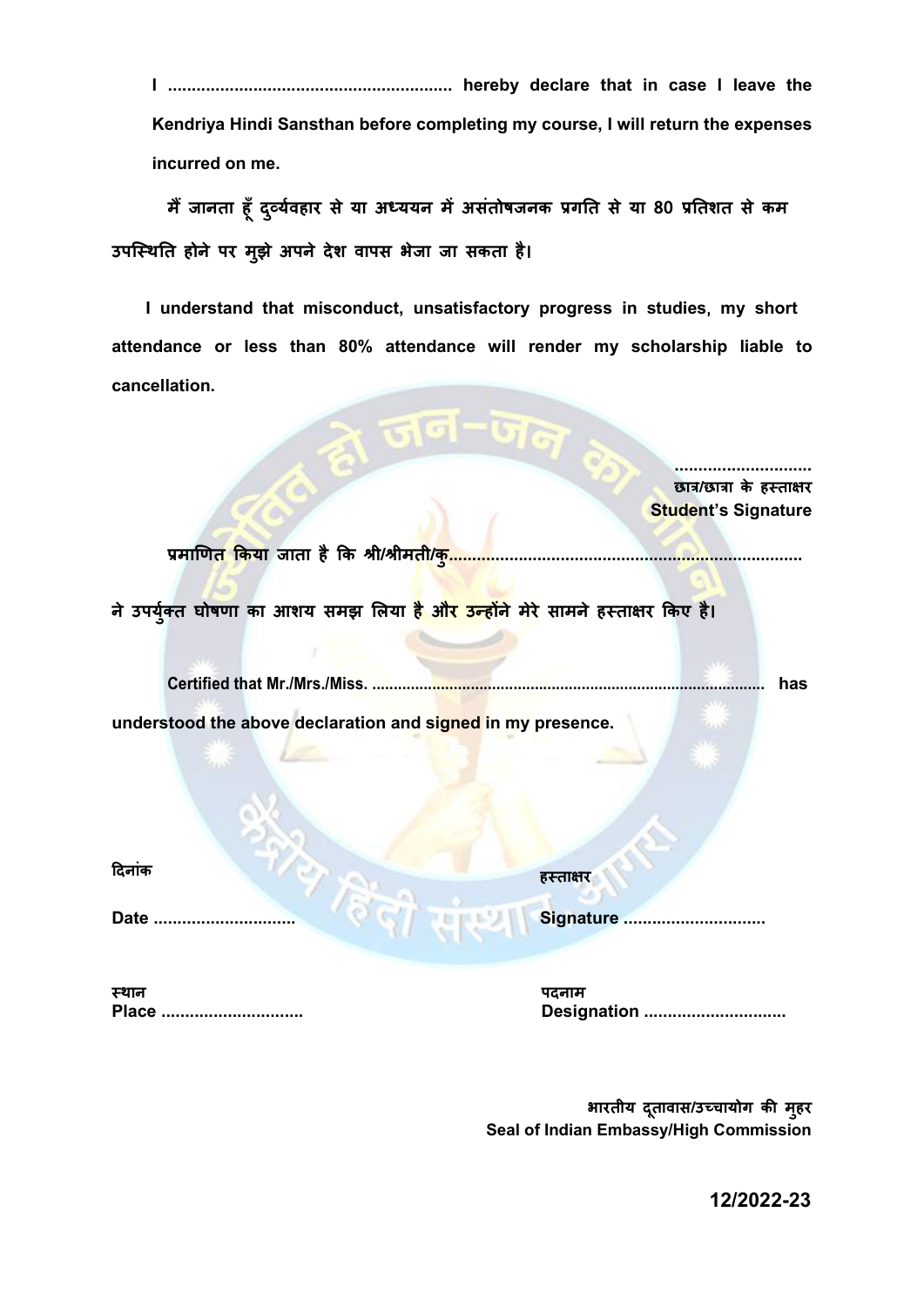**KENDRIYA HINDI SANSTHAN, AGRA** आवेदन पत्र **APPLICATION FORM** नोट: कृपया फार्म स्पष्ट अक्षरों में टाइप करें। Note: Please Fill the form by type.  $\mathbf{1}$ . पुरा नाम फोटो Photograph (a) देवनागरी में (b) रोमन में  $2.$ घर का स्थायी पता टेलीफोन/मोबाइल फैक्स  $3.$ वर्तमान पता टैलीफोन फैक्स ई-मेल. 4. 5. 6. वैवाहिक स्थिति : विवाहित / अविवाहित / अ<mark>न्य</mark> 7. 8. मातभाषा 9. जन्म की तारीख आय ਰर्ष 10. पासपोर्ट संख्या / Passport No. ……………………………………………………………………………………… (i) पासपोर्ट जारी करने की तारीख और स्थान (ii) कब तक वैध है 

केंद्रीय हिंदी संस्थान, आगरा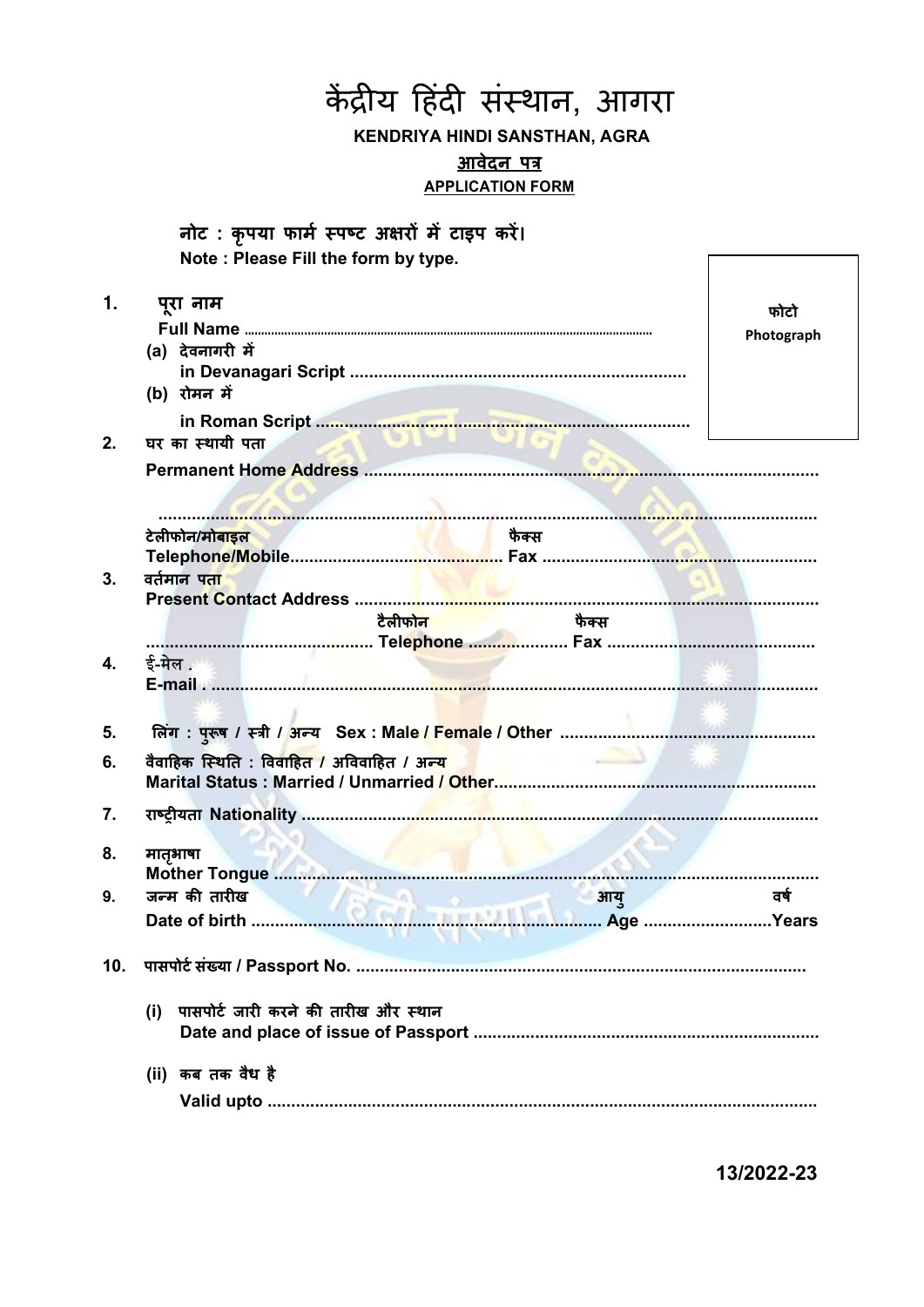| 11.                                                                  |                                                                 |                                                                          |  |  |
|----------------------------------------------------------------------|-----------------------------------------------------------------|--------------------------------------------------------------------------|--|--|
| कब तक वैध है                                                         | वीसा का प्रकार                                                  | जारी करने की तारीख                                                       |  |  |
| Valid up to                                                          | <b>Type of Visa</b>                                             | Date of Issue                                                            |  |  |
|                                                                      |                                                                 |                                                                          |  |  |
| 12.                                                                  | निकटतम अंतरराष्ट्रीय हवाई अड्डा, जहाँ से यात्रा प्रारंभ करेंगे। |                                                                          |  |  |
|                                                                      |                                                                 | Nearest International airport from where the applicant will start travel |  |  |
|                                                                      |                                                                 |                                                                          |  |  |
| 13.<br>आवेदक का व्यवसाय                                              |                                                                 |                                                                          |  |  |
|                                                                      |                                                                 |                                                                          |  |  |
|                                                                      | कार्यालय/संस्था/विश्वविद्यालय का पूरा नाम और पता                |                                                                          |  |  |
|                                                                      |                                                                 |                                                                          |  |  |
|                                                                      |                                                                 |                                                                          |  |  |
|                                                                      |                                                                 |                                                                          |  |  |
| 14.                                                                  | पिता/पति/संरक्षक का नाम, व्यवसाय तथा वर्तमान पता                |                                                                          |  |  |
|                                                                      | Name, occupation and address of father/ husband/ guardian       |                                                                          |  |  |
| नाम और संबंध                                                         | व्यवसाय                                                         | पता और टैलीफोन नं./मोबाइल नं.                                            |  |  |
| <b>Name and Relation</b>                                             | <b>Occupation</b>                                               | <b>Address and Telephone/Mobile No.</b>                                  |  |  |
|                                                                      |                                                                 |                                                                          |  |  |
| 15.                                                                  | भारत में स्थित संबंधी का पता, यदि कोई है।                       |                                                                          |  |  |
|                                                                      |                                                                 |                                                                          |  |  |
|                                                                      | नाम और संबंध                                                    | पता एवं फोन                                                              |  |  |
|                                                                      | Name and Relation                                               | <b>Address and Telephone No.</b>                                         |  |  |
|                                                                      |                                                                 |                                                                          |  |  |
|                                                                      |                                                                 |                                                                          |  |  |
| क्या आप पहले भारत आए हैं ?                                           |                                                                 |                                                                          |  |  |
|                                                                      |                                                                 |                                                                          |  |  |
| यदि हाँ, तो कब और कितने समय के लिये<br>If yes, when and for how long |                                                                 |                                                                          |  |  |
|                                                                      |                                                                 |                                                                          |  |  |
|                                                                      |                                                                 |                                                                          |  |  |
| 17.<br>(A)                                                           | हिंदी बोलने, लिखने, पढ़ने और समझने की जानकारी और दक्षता :       | Proficiency in speaking, writing, reading and comprehension of Hindi:    |  |  |
|                                                                      |                                                                 |                                                                          |  |  |

|                 | अच्छा | औसत            | मामूली |
|-----------------|-------|----------------|--------|
|                 | Good  | <b>Average</b> | Poor   |
| बोलना           |       |                |        |
| <b>Speaking</b> |       |                |        |
| लिखना           |       |                |        |
| <b>Writing</b>  |       |                |        |
| पढ़ना           |       |                |        |
| <b>Reading</b>  |       |                |        |
| समझना           |       |                |        |
| Comprehension   |       |                |        |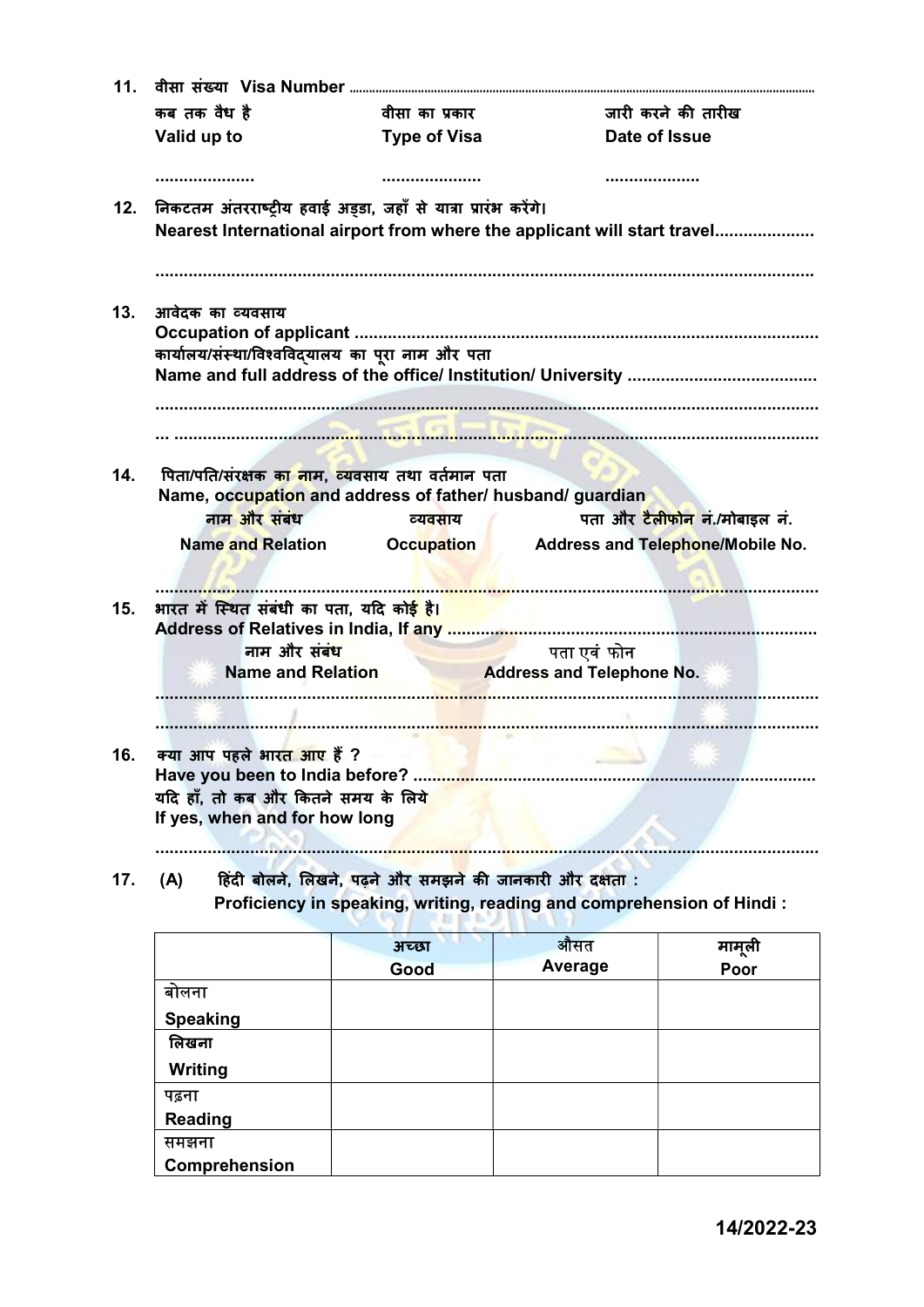| 17. | (B)                           | क्या आपको अंग्रेजी बोलने और लिखने का प्रारंभिक ज्ञान है ?<br>Do you have basic proficiency in spoken and written English? |  |  |  |  |  |
|-----|-------------------------------|---------------------------------------------------------------------------------------------------------------------------|--|--|--|--|--|
|     |                               |                                                                                                                           |  |  |  |  |  |
| 18. |                               | हिंदी सीखने का विवरण                                                                                                      |  |  |  |  |  |
|     |                               | <b>Details of learning Hindi</b>                                                                                          |  |  |  |  |  |
|     | आपने हिंदी कैसे सीखी ?<br>(a) |                                                                                                                           |  |  |  |  |  |
|     |                               | How did you learn Hindi?                                                                                                  |  |  |  |  |  |
|     |                               | औपचारिक प्रशिक्षण दवारा ?<br>(i)                                                                                          |  |  |  |  |  |
|     |                               | through formal training?                                                                                                  |  |  |  |  |  |
|     |                               | (iii)<br>ट्यूटर से<br>(ii)<br>स्वय                                                                                        |  |  |  |  |  |
|     |                               | through tuitor?<br><b>Self</b>                                                                                            |  |  |  |  |  |
|     | (b)                           | कहाँ सीखी (देश और संस्था का नाम)                                                                                          |  |  |  |  |  |
|     |                               | Where did you learn Hindi? (Name of the Country and Institution)                                                          |  |  |  |  |  |
|     | (c)                           | कितने समय तक सीखी                                                                                                         |  |  |  |  |  |
|     |                               | How long did you learn Hindi?                                                                                             |  |  |  |  |  |
| 19. |                               | मातृभाषा को छोड़कर अन्य भाषाओं की जानकारी                                                                                 |  |  |  |  |  |
|     |                               | Knowledge of languages other than the mother tongue.                                                                      |  |  |  |  |  |
| 20. | शैक्षणिक योग्यताएँ            |                                                                                                                           |  |  |  |  |  |
|     |                               | <b>Educational Qualifications</b>                                                                                         |  |  |  |  |  |
| (A) |                               |                                                                                                                           |  |  |  |  |  |

## **Educational Qualifications**

## $(A)$

| \* */                                   |         |                       |                 |                                                      |
|-----------------------------------------|---------|-----------------------|-----------------|------------------------------------------------------|
| उत्तीर्ण <mark>परीक्षा</mark> का नाम    | वर्ष    | श्रेणी                | विषय            | विश्वविदयालय/ कॉलेज                                  |
| <b>Examination Passed</b>               | Year of | <b>Class</b>          | <b>Subjects</b> | <del>/ संस्था</del> का नाम                           |
|                                         | Passing | Div./<br><b>Grade</b> | taken           | Name of University /<br><b>College / Institution</b> |
|                                         | 2.      | 3 <sub>1</sub>        | 4.              | 5.                                                   |
| (i) हाई स्कूल / High School (Class X)   |         |                       |                 |                                                      |
| (ii) इंटरमीडिएट/Intermediate(Class XII) |         |                       |                 |                                                      |
| (iii) बी ए / Graduation                 |         |                       |                 |                                                      |
| (iv) एम ए / Post Graduation             |         |                       |                 |                                                      |
| (v) अन्य / Other                        |         |                       |                 |                                                      |
| (B)                                     |         |                       |                 |                                                      |

## $(B)$

| (B) |                          |                           |                             |                          |                                                                         |
|-----|--------------------------|---------------------------|-----------------------------|--------------------------|-------------------------------------------------------------------------|
|     | अंतिम उत्तीर्ण परीक्षा   | वर्ष                      | श्रेणी                      | विषय                     | विश्वविद्यालय/ कॉलेज                                                    |
|     | <b>Last Exam. Passed</b> | Year of<br><b>Passing</b> | <b>Class Div./</b><br>Grade | <b>Subjects</b><br>taken | / संस्था का नाम<br>Name of University /<br><b>College / Institution</b> |
|     |                          |                           |                             |                          |                                                                         |
|     |                          |                           |                             |                          |                                                                         |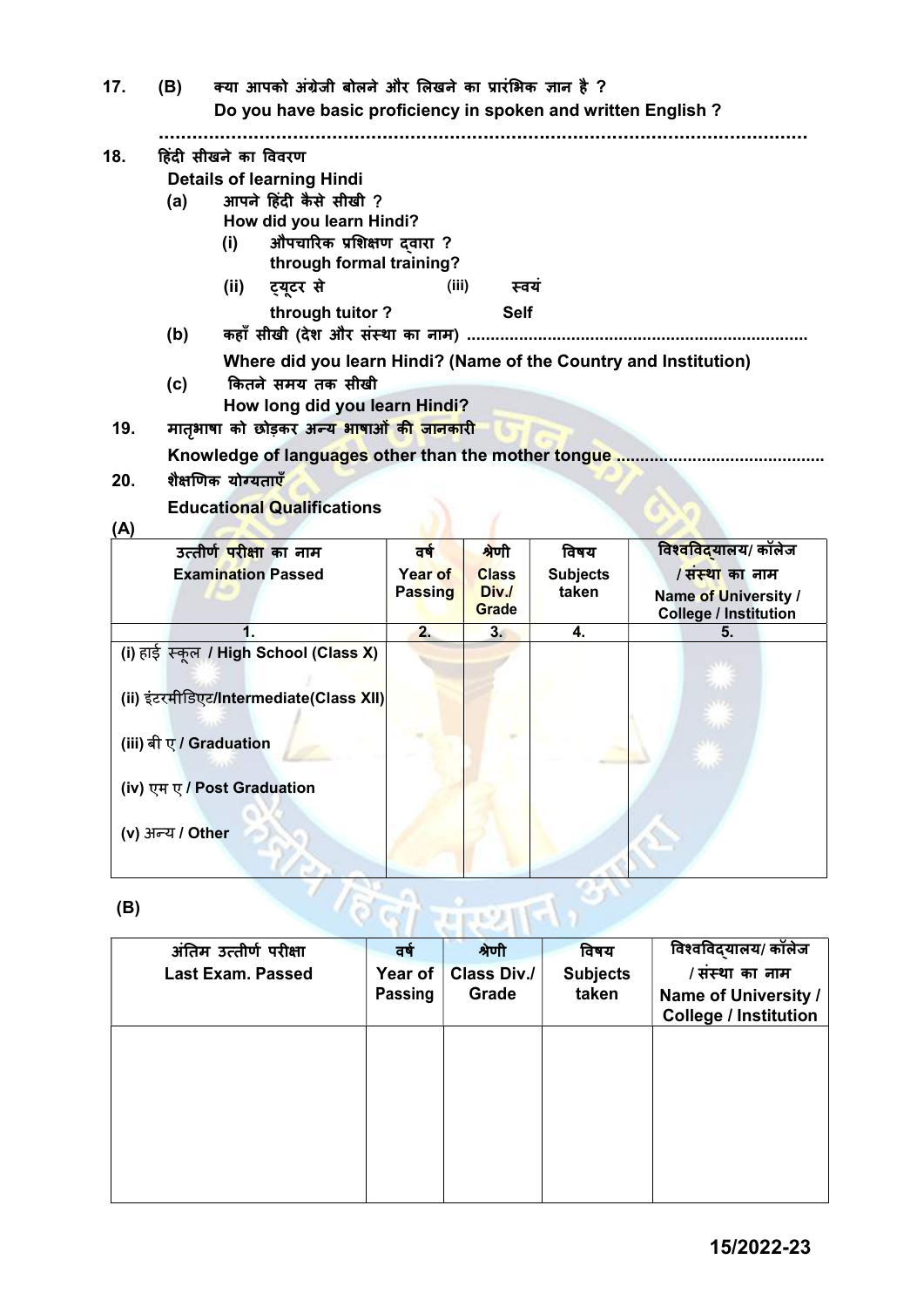$21.$ क्या आपको कंप्यूटर प्रयोग का प्रारंभिक ज्ञान है ? Do you have basic skills of computer operating ?

 $22.$ केंद्रीय हिंदी संस्थान में प्रवेश लेने का उददेश्य (अधिकतम 100 शब्दों में)

Purpose of admission in the Kendriya Hindi Sansthan (Maximum in 100 words)

| 23.          | कोई अतिरिक्त सूचना जो आप देना चाहते/चाहती है <mark>ं</mark> |                                   |  |
|--------------|-------------------------------------------------------------|-----------------------------------|--|
|              | Any other information which you would like to furnish       |                                   |  |
|              |                                                             |                                   |  |
| तारीख        |                                                             |                                   |  |
| <b>Date</b>  |                                                             |                                   |  |
| स्थान        |                                                             | आवेदक के हस्ताक्षर                |  |
| <b>Place</b> |                                                             | <b>Signature of the applicant</b> |  |
|              |                                                             |                                   |  |

 $\sim$   $\sim$   $\sim$   $\sim$ 

मैं घोषणा करता/करती हूँ कि जहाँ तक मेरी जानकारी है उपर्युक्त विवरण सही है। प्रवेश मिलने पर मैं संस्थान के नियमों का पालन करूँगा/करूँगी।

I hereby declare that the particulars given above are true to the best of my knowledge and belief and if admitted I will comply with the regulations of the Sansthan.

> आवेदक के हस्ताक्षर **Signature of the applicant**

> > 16/2022-23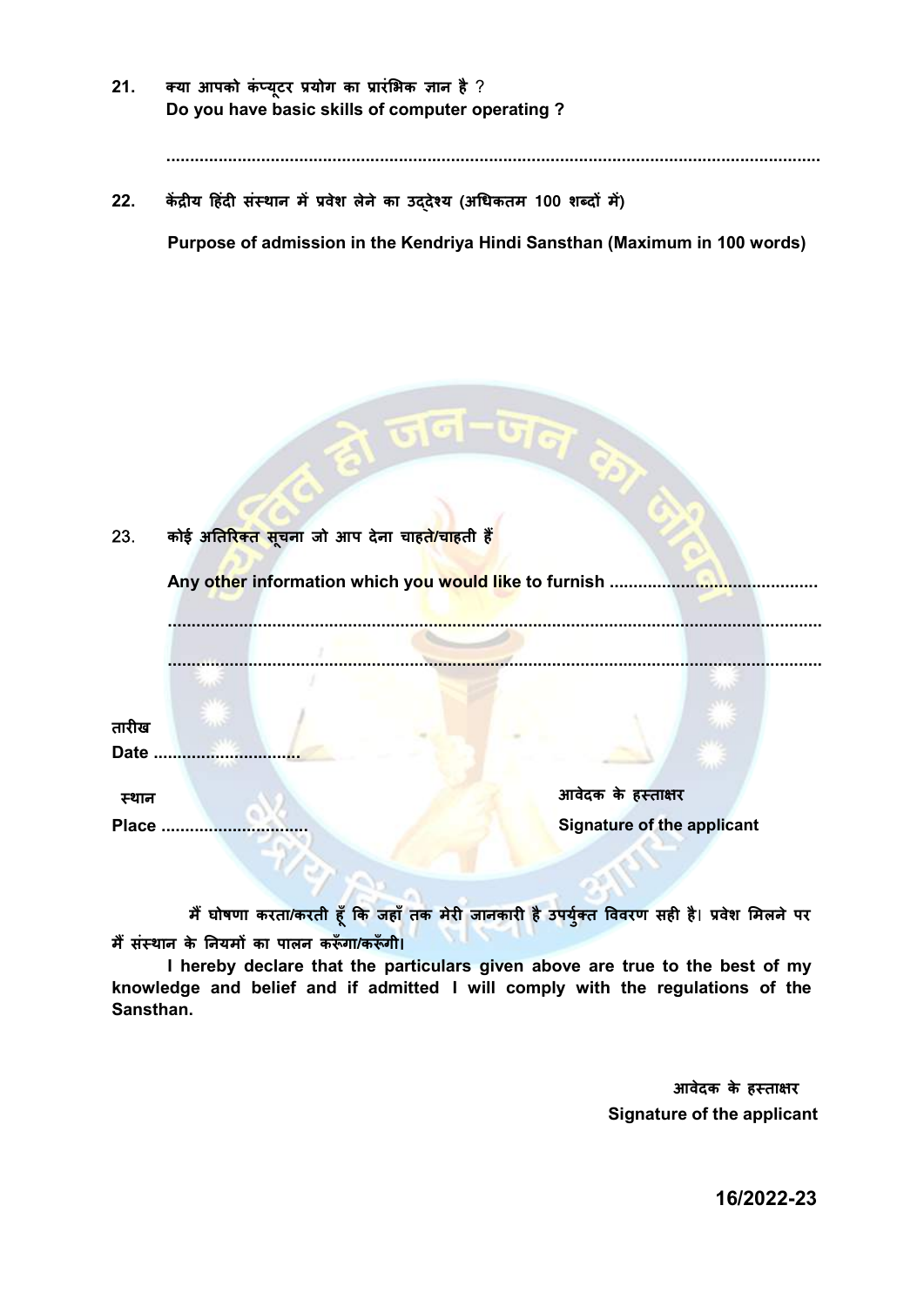# शारीरिक आरोग्यता प्रमाण-पत्र CERTIFICATE OF PHYSICAL FITNESS

|                |                                                              | आवेदक का नाम                                                                                               | जन्म की तारीख |  |  |  |
|----------------|--------------------------------------------------------------|------------------------------------------------------------------------------------------------------------|---------------|--|--|--|
|                |                                                              |                                                                                                            | Date of Birth |  |  |  |
| पता            |                                                              |                                                                                                            |               |  |  |  |
| <b>Address</b> |                                                              |                                                                                                            |               |  |  |  |
| А.             |                                                              | पारिवारिक वृत्त                                                                                            |               |  |  |  |
|                |                                                              | <b>Family History</b>                                                                                      |               |  |  |  |
|                |                                                              | क्या आपके परिवार में कोई सदस्य कभी निम्नलिखित रोगों से पीड़ित हूआ है :                                     |               |  |  |  |
|                |                                                              | Has any member of your family ever suffered from:                                                          |               |  |  |  |
|                |                                                              | 1. तपेदिक                                                                                                  |               |  |  |  |
|                |                                                              | <b>Tuberculosis</b>                                                                                        |               |  |  |  |
|                | 2.                                                           | कुष्ठ रोग<br><u> लानानान</u>                                                                               |               |  |  |  |
|                | 3.                                                           | <b>Leprosy</b><br>मानसिक रोग                                                                               |               |  |  |  |
|                |                                                              | <b>Mental illness</b>                                                                                      |               |  |  |  |
| В.             |                                                              | वैयक्तिक वृत् <mark>त</mark>                                                                               |               |  |  |  |
|                |                                                              | <b>Personal History</b>                                                                                    |               |  |  |  |
|                |                                                              | क्या आ <mark>प क</mark> भी निम्नलिखित रोगों से <mark>पीड़ित हुए</mark> हैं -                               |               |  |  |  |
|                | Have you ever suffered from any of the following diseases :- |                                                                                                            |               |  |  |  |
|                | 1.                                                           | मधुमेह                                                                                                     |               |  |  |  |
|                |                                                              | <b>Diabetes</b>                                                                                            |               |  |  |  |
|                | 2.                                                           | मिर्गी                                                                                                     |               |  |  |  |
|                |                                                              | <b>Epilepsy</b>                                                                                            |               |  |  |  |
|                | 3.                                                           | मानसिक रोग तंत्रिका अवरोध सहित                                                                             |               |  |  |  |
|                |                                                              | Mental illness, including 'nervous breakdown'                                                              |               |  |  |  |
|                | 4.                                                           | श्वस्निकाशोध <mark>' (ब्रां</mark> काइटिस), थूक <mark>में खून </mark> आना, तपेदिक या फेफड़े की अन्य बीमारी |               |  |  |  |
|                | 5.                                                           | Bronchitis, spitting of blood, tuberculosis or other lung disease.<br>दिल या गर्दे की बीमारी               |               |  |  |  |
|                |                                                              | <b>Heart or kidney disease</b>                                                                             |               |  |  |  |
|                | 6.                                                           | कोई अन्य रोग या दुर्घटना य <mark>ा आपरेशन जिसमें बिस</mark> ्तर पर आराम की सलाह दी गई हो।                  |               |  |  |  |
|                |                                                              | Any other disease, accident, or operation requiring confinement to bed.                                    |               |  |  |  |
|                | 7.                                                           | क्या आप एड्स रोग से पीड़ित तो नहीं ? कृपया एड्स जाँच रिपोर्ट लाएँ।                                         |               |  |  |  |
|                |                                                              | Are you suffering from AIDS ? Please bring the test report.                                                |               |  |  |  |
|                | 8.                                                           | चेचक का टीका या अन्य टीके ? किस रोग के और कब ?                                                             |               |  |  |  |
|                |                                                              | Any vaccination or inoculation? Against which disease and when?                                            |               |  |  |  |
|                |                                                              |                                                                                                            |               |  |  |  |
| C.             |                                                              | शारीरिक जाँच                                                                                               |               |  |  |  |
|                | 1.                                                           | <b>Physical Examination</b><br>कद                                                                          |               |  |  |  |
|                |                                                              |                                                                                                            |               |  |  |  |
|                |                                                              | <b>Height</b>                                                                                              |               |  |  |  |
|                | 2.                                                           | वजन                                                                                                        |               |  |  |  |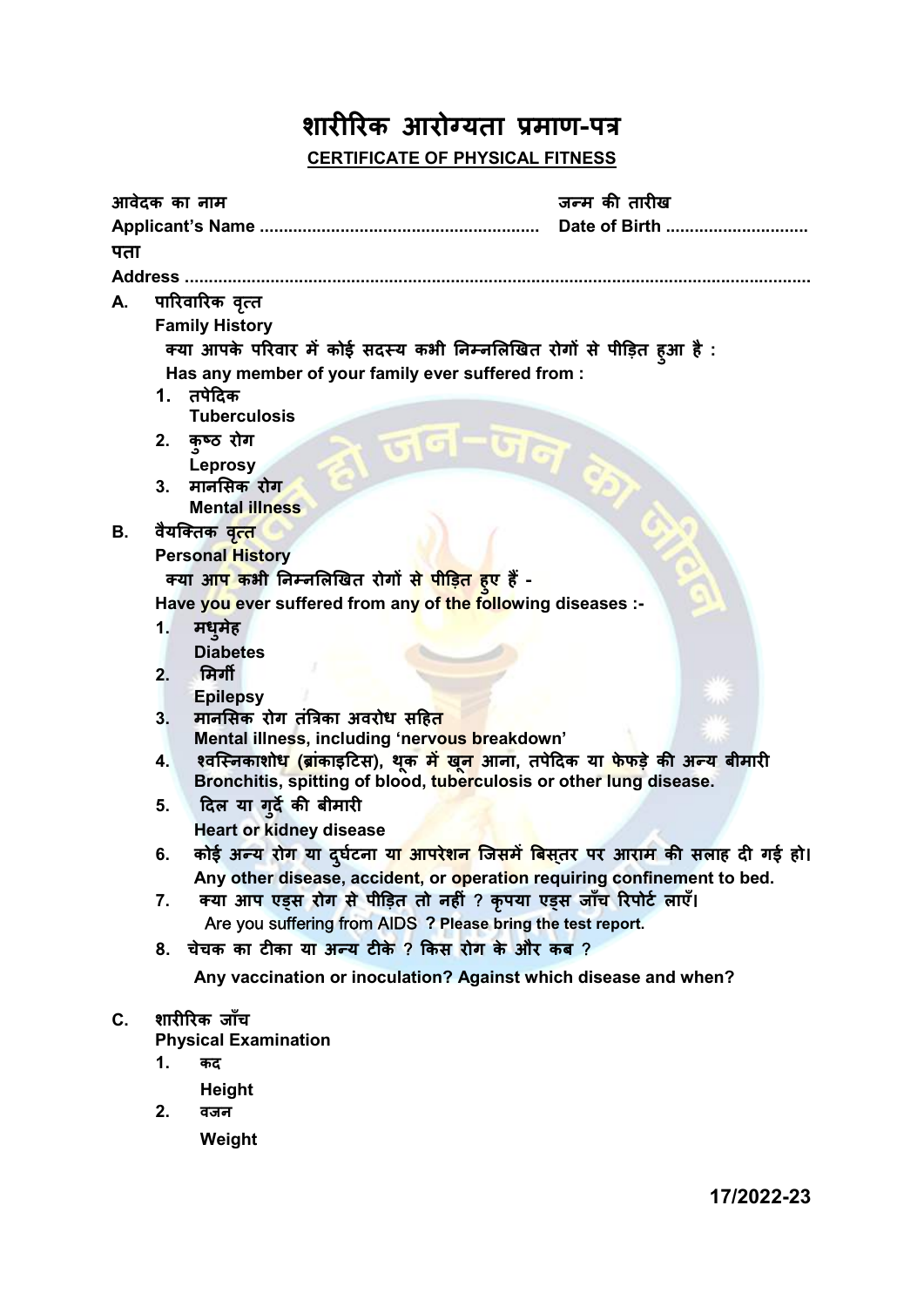- 3. छाती
	- Chest Measurement
	- (a) सासँ लनेेपर / when breath in
	- (b) साँस निकालने पर / when breath out
- 4. सामान्य डील-डौल
	- General Appearance
- 5. Ǒदल
	- Heart
- 6. फे फड़े

Lungs

- 7. उदर Abdomen
- 8. ग्रन्थियाँ Glands
- 9. (a) घुटने का मोड़
	- K.J. (Knee Jerk)
		- (b) टखने का मोड़
			- A.J. (Ankle Jerk)
		- (c) पुतलियाँ **Pupils**
		- (d) उदरीय
		- Abdominal
- 10. मुत्र विश्लेषण-शर्करा / एल्ब्युमिन
	- Urine Analysis Sp. Gr. Sugar Albumen
- 11. रक्तचाप

### Blood pressure

12. हष्टि - दर और निकट की, चश्मे <mark>के साथ</mark> और चश्में के बिना हष्टि क्षेत्र Vision - Distant and near, Field of Vision with and without glasses

जन

- $13.$   $\overline{a}$  $\overline{a}$ **Hearing**
- 14. दाँत, टांͧसल Teeth, Tonsils
- 15. कोई अन्य असाधारण बीमार<mark>ी पाई गई हो</mark> Any other abnormality or disease
- D. विशेष जाँच (यदि की गई हो) के परिणाम 四下 Result of special tests (if carried out)
	- 1. कोह परीक्षा
		- Kohn Test
	- 2. फेफड़ों का एक्सरे X-Ray of Lungs

(आवेदक के हाल ही में चेचक का टीका लगा होना चाहिए। जहाँ आवश्यक हो वहाँ टायफाइड ग्रुप, डिप्थीरिया, काली खाँसी, हैजा और पीत - ज्वर का टीका लगाने की सलाह दी जाती है ।)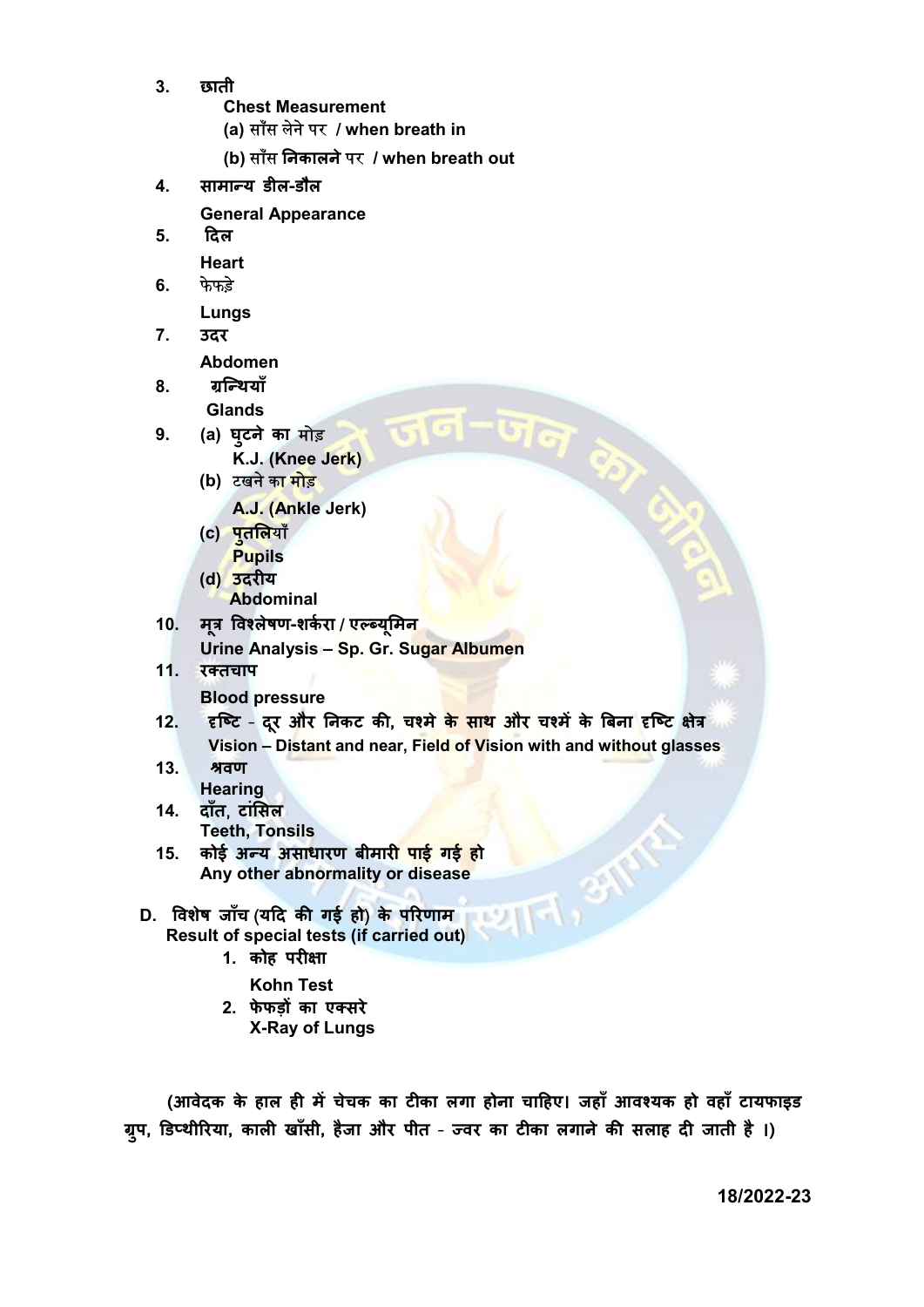(Applicants should have been recently vaccinated against the small pox inoculation against the typhoid group, diphtheria, whooping cough, cholera and yellow fever is advised where necessary.)

म इसके ɇ ɮवारा Ĥमाͨणत करता /करती हूँ ͩक मने ɇ Įी/Įीमती/कुमारȣ ...................................... ........................................................................................................................ कȧ जाँच कȧ है, जो भारत में केंदीय हिंदी संस्थान में. अध्ययन के लिए जाना चाहते/चाहती हैं। मैंने ............................................................................ को छोड़कर उसमɅ कोई रोग (सचं ारȣ या अÛ य) या शारीरिक दर्बलता या शारीरिक अशक्तता नहीं पाई है। मैं समझता/नहीं समझता हूँ कि इससे वे भारत में प्रशिक्षण लेने के लिए अयोग्य रहेंगे/रहेंगी या वहाँ की जलवाय या जीवन स्थिति को सहन नहीं कर पाएँगे/पाएँगी।

I hereby certify that I have examined Mr./Mrs./Miss ...................................................

.............................who intends to pursue study in India at the Kendriya Hindi Sansthan. I have not found any disease (communicable or otherwise), constitutional weakness or bodily infirmity except\* ............................................................................................................

...........................................................I do/do not consider this as likely to render him/her unfit to undergo his/her training or to withstand the climate or living conditions in India.

नीचे दिए गए उम्मीदवार के हस्ताक्षर मेरे सामने किए गए हैं। The candidate's signature below has been taken in my presence.

उम्मीदवार के हस्ताक्षर Candidate's Signature

तारीख

Date \_\_\_\_\_\_\_\_\_\_\_\_\_\_\_\_

<u>चिकित्सा अधिकारी के हस्ताक्षर उसकी योग्यता और पद नाम सहित</u> Place ......................... Signature of Medical Officer, with his qualification and designation

कृपया पूरा ब्यौरा दें और यदि उम्मीदवार अयोग्य घोषित किया गया हो तो यह भी बता दें कि क्या वह अयोग्यता किसी छोटी-मोटी अशक्तता के कारण है जो इलाज से ठीक हो सकती है (चिकित्सा या शल्य क्रिया से)।

\*Please give full details and if candidate is declared unfit, also state whether the inability is due to some minor disability which can be cured by treatment (medical or surgical).